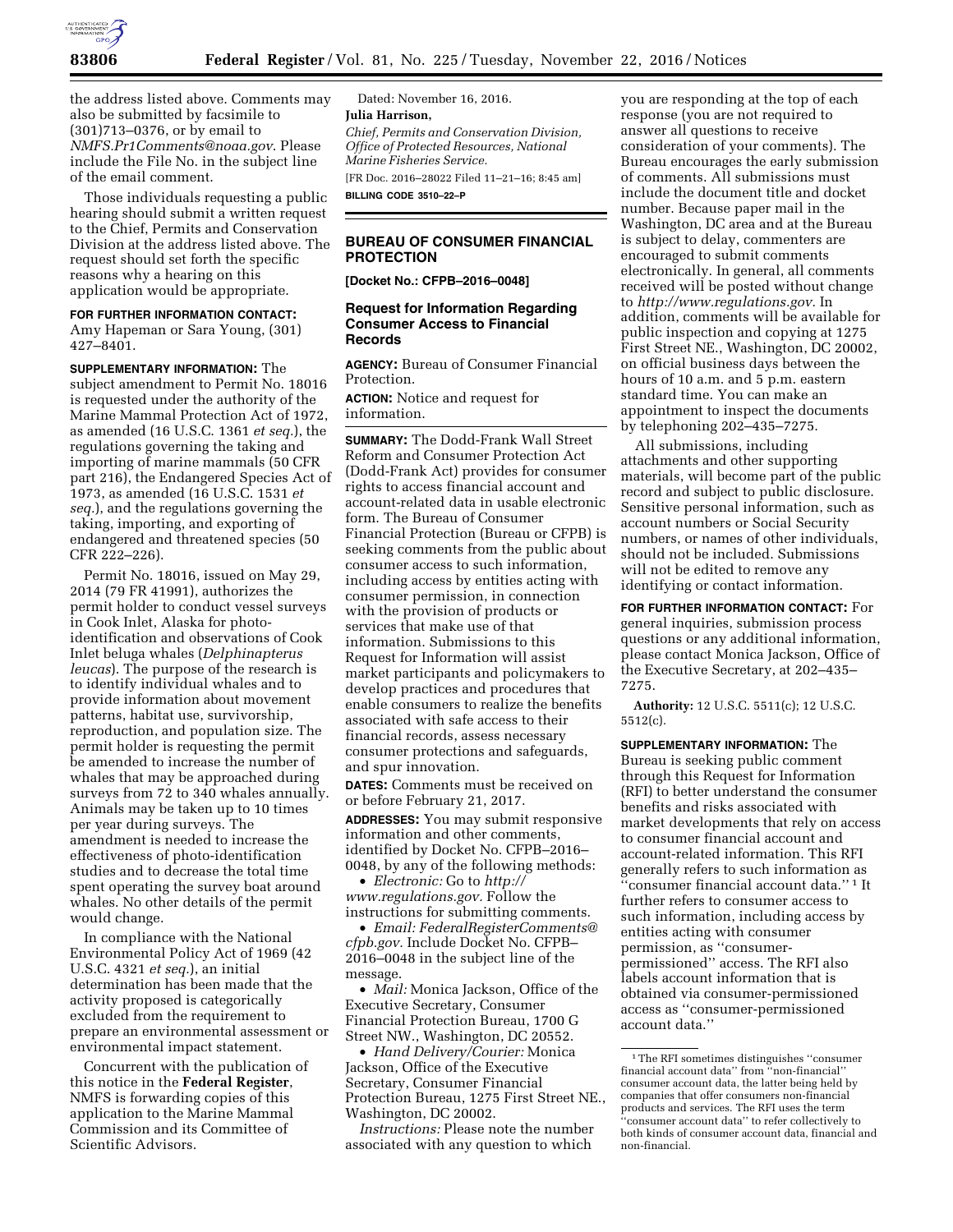The information obtained in response to this RFI may help industry develop best practices to deliver benefits to consumers and address potential consumer harms. It may also help the Bureau in prioritizing resources. For example, the Bureau may use the information obtained to evaluate whether any guidance or other action by the Bureau is called for, including future rulemaking.

The Bureau encourages comments from all members of the public. The Bureau anticipates that the responding public may encompass the following groups, some of which may overlap in part:

- Individual consumers;
- Consumer and civil rights groups;
- Privacy advocates;

• Consumer financial product and service providers that control or possess data about consumer use of their products and services (for purposes of this RFI, ''consumer financial account providers'');

• Consumer financial product and service providers that rely, at least in part, on consumer-permissioned access to consumer financial account data (for purposes of this RFI, ''consumerpermissioned providers'' or 'permissioned parties"); <sup>2</sup>

• Entities that obtain consumer financial account data directly from consumer financial account providers for consumer-permissioned providers (for purposes of this RFI, ''account aggregators'');

• Consumer reporting agencies;

• Data brokers, processors and platform providers;

• Regulators;

• Providers of non-financial consumer products and services that may have knowledge of or experience in the use of consumer-permissioned account data to provide products and services to consumers;

• Participants in non-U.S. consumer markets with knowledge of or experience in the use of consumerpermissioned account data to provide products and services to consumers; and

• Any other interested parties.

# **Part A: Regulatory Framework Applicable to Consumer-Permissioned Access to Account Information**

#### **General Background**

In the Dodd-Frank Act, Congress instructed the Bureau to implement and

enforce consumer financial law ''for the purpose of ensuring that all consumers have access to markets for consumer financial products and services and that markets for consumer financial products and services are fair, transparent, and competitive.'' 3 Congress further instructed the Bureau to exercise its authorities so that ''markets for consumer financial products and services operate transparently and efficiently to facilitate access and innovation."<sup>4</sup>

The Bureau has jurisdiction with respect to a number of Federal statutes and regulations that establish rights and protections related to consumer financial account-related information. These well-established statutory and regulatory frameworks cover a broad range of entities, including traditional providers of consumer financial products and services and newer entrants. In some cases, they may cover service providers to such entities as well.

Many of these frameworks impose requirements that consumer financial account providers disclose certain information to their customers about their accounts. Disclosure requirements may include, for example, periodic statements with account information on transactions and fees or disclosures about the collection, sharing, use, and protection of consumers' non-public personal information.5 A consumer also has the right to access information about himself or herself held by certain entities, such as information in a consumer reporting agency's file on the consumer.6

These and other legal frameworks also establish substantive consumer protections with respect to certain types of consumer information. Such

4 12 U.S.C. 5511(b)(5).

5*See, e.g.,* Regulation Z, 12 CFR 1026.5(b)(2) and 1026.7(b) (implementing the Truth in Lending Act with respect to periodic statements for credit cards); Regulation E, 12 CFR 1005.9(b) (implementing the Electronic Fund Transfer Act with respect to periodic statements for traditional bank accounts and other consumer asset accounts); Regulation DD, 12 CFR 1030.6(a)(3) (implementing the Truth in Saving Act with respect to periodic statements for deposit accounts held at depository institutions); Gramm-Leach Bliley Act, 15 U.S.C. 6803, and its implementing regulations. Further, on October 5, 2016, the Bureau issued a final rule amending Regulations E and Z for prepaid accounts. For prepaid accounts, the final rule provides that as an alternative to providing the periodic statement, a financial institution must, among other things, make an electronic history of a consumer's account transactions available to the consumer that covers at least 12 months preceding the date the consumer electronically accesses the account. The requirement will become effective on October 1, 2017.

6Fair Credit Reporting Act, 15 U.S.C. 1681g(a).

protections include limitations on the use of such information, limitations on the disclosure of such information to third parties, and requirements relating to the security of such information.7 Other protections include limitations on consumer liability if a consumer's information is lost or stolen and the consumer suffers a loss from unauthorized use or an erroneous electronic debit.8 The Bureau also has authority under Title X to take action to prevent covered persons and service providers from committing or engaging in unfair, deceptive, or abusive acts or practices (UDAAPs). An entity's consumer data privacy or security practices can violate UDAAP standards.9

## **Consumer-Permissioned Access to Consumer Financial Account Information**

In the context of this existing statutory and regulatory landscape, section 1033 of the Dodd-Frank Act provides for consumer rights to access information.10 More specifically, section 1033 requires that ''[s]ubject to rules prescribed by the Bureau, a covered person shall make available to a consumer, upon request, information in the control or possession of such person concerning the consumer financial product or service that the consumer obtained from such covered person, including information relating to any transaction, or series of transactions, to the account including costs, charges,

9 In March 2016 the Bureau entered into a consent order with a provider of a consumer-facing, online payment network. Among other things, the Bureau found that the entity falsely represented to consumers that it employed reasonable and appropriate measures to protect data obtained from consumers from unauthorized access. (*See [http://](http://files.consumerfinance.gov/f/201603_cfpb_consent-order-dwolla-inc.pdf) [files.consumerfinance.gov/f/201603](http://files.consumerfinance.gov/f/201603_cfpb_consent-order-dwolla-inc.pdf)*\_*cfpb*\_*consent[order-dwolla-inc.pdf.](http://files.consumerfinance.gov/f/201603_cfpb_consent-order-dwolla-inc.pdf)*) Relying on section 5 of the Federal Trade Commission Act, which makes unlawful all ''unfair or deceptive acts or practices in or affecting commerce,'' *see* 15 U.S.C. 45(a)(1), the FTC has also taken action against companies that fail to take reasonable measures to protect the security of consumer data. *See, e.g.,* FTC Matter/ File Numbers 1023142–X120032 (Wyndham Worldwide Corporation); 052–3148 (CardSystems Solutions, Inc.); 052–3136 (Superior Mortgage Corp.); 052–3096 (DSW Inc.); 052–3117 (Nations Title Agency, Inc.); 062–3057 (Guidance Software, Inc.); 072–3046 (Life is good, Inc.); 072–3055 (TJX Companies); and 052–3094 (Reed Elsevier, Inc.). 10 12 U.S.C. 5533.

<sup>2</sup>For purposes of this RFI, consumerpermissioned providers are *third-party* providers. Thus, consumer financial account providers do not themselves count as consumer-permissioned providers by virtue of using the account data that they already hold to deliver additional services to customers.

<sup>3</sup> 12 U.S.C. 5511(a).

<sup>7</sup>*See, e.g.,* Fair Credit Reporting Act, 15 U.S.C. 1681 through 1681x, Gramm-Leach-Bliley Act, 15 U.S.C. 6801 through 6809, and their implementing regulations.

<sup>8</sup>TILA, as implemented by Regulation Z, protects credit card consumers from unauthorized credit card use. *See* TILA section 133; 15 U.S.C. 1643; 12 CFR 1026.12(b). EFTA, as implemented by Regulation E, does the same with respect to EFTs. *See* EFTA section 909(a); 15 U.S.C. 1693g(a); 12 CFR 1005.6(b)(2).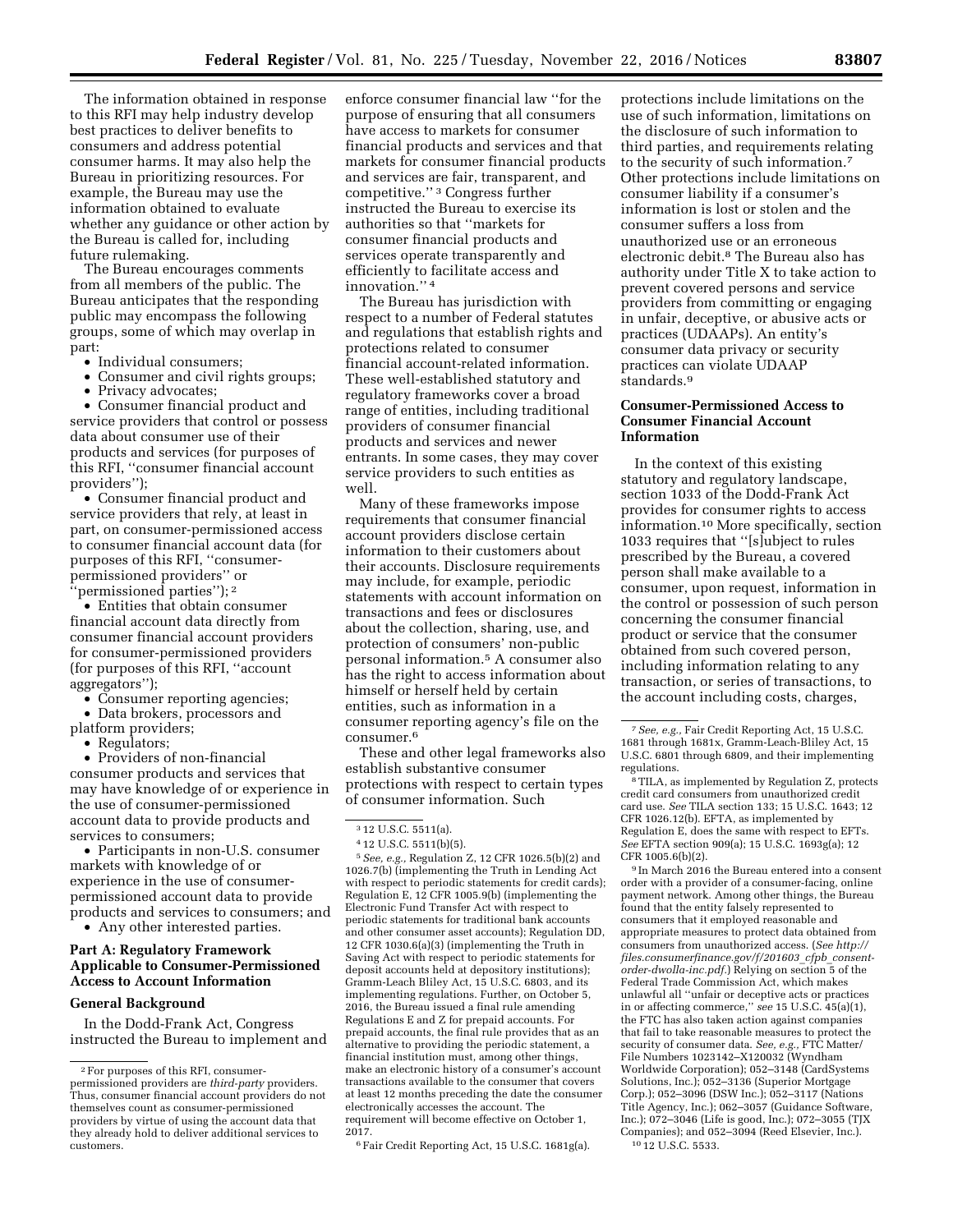and usage data.'' 11 Section 1033 further provides that the information must be in an electronic form usable by the consumer, although it does not impose any duty to maintain or keep any information about a consumer. Additionally, section 1033 applies only to information that the consumer financial account data holder can ''retrieve in the ordinary course of its business with respect to that information.'' 12

# **Part B: Current Market Practices in Connection With Consumer-Permissioned Access to Account Information**

# **General Market Practice**

In recent years, the availability of consumer financial account data in electronic form, often in real-time or near-real-time, has made possible a range of benefits to consumers. When made readily available, such data foster consumer convenience, and they can help consumers understand and control their financial lives, make useful decisions, monitor spending and debt, set and achieve savings goals, communicate effectively with their financial service providers, and solve financial problems in timely ways.13

Many providers of consumer financial products and services, from traditional providers like banks and credit unions to newer entrants such as online lenders, make available to consumers extensive electronic data about their accounts at that firm. Many consumers, however, maintain accounts with several financial service providers. As a result, by the late 1990s, market participants began to offer consumers services that depended, at least in part, on broader, consumer-permissioned access to data across a consumer's financial accounts—sometimes combined with other information about the consumer. Traditional account providers like banks have been the predominant users of such consumer account data. By obtaining data about the consumers' other accounts, banks and other traditional market participants have been able to

supplement their use of existing inhouse data for online advisory and account management services.14 Over time, however, newer entrants have also begun to provide products and services to consumers using consumerpermissioned, electronically-sourced account data.15

Some consumer-permissioned providers have used their own proprietary technology solutions to access data from consumer financial account providers. However, given the large number of potential data sources and the transaction costs associated with obtaining consumer account data (sometimes on a recurring basis), other providers have relied on third-party 'account aggregators'' to provide the necessary technology. (Some entities have provided both account aggregation services to third parties and direct services to consumers using permissioned data.) In either case, the process of accessing consumer account data is often referred to as account or data aggregation.16

Technology advances have facilitated the development of aggregation services and the associated delivery of products and services that rely on consumer account data access. The Bureau understands that methods to access consumer account data—and to obtain consumer permission to do so—are technically complex and actively evolving. To enable access, consumers are often prompted to provide their online account credentials, including user name and password, and other forms of authentication such as knowledge-based security questions. Depending on the product or service, consumers may be asked to permit access only to a single account with an individual company or financial institution, or to multiple accounts held by a number of financial institutions and other companies.

Typically, consumers provide their account credentials for a particular company or financial institution where they hold an account. Those credentials are then used to obtain their account

data through either: (1) A structured data feed or an application program interface (API) hosted by the company or financial institution, or (2) the company or financial institution's consumer-facing Web site in a process known as screen-scraping.17 If an account aggregator is an intermediary in this process, it will generally transmit the consumer's data to permissioned parties through an API. The Bureau understands that account aggregators, as well as product and service providers that use consumer-permissioned data, sometimes store consumer account data for a range of uses, including those discussed further below. In addition, they sometimes obtain updated consumer account data on a recurring basis.

## **Consumer Benefits From Specific Market Uses**

The Bureau is aware of a number of types of products and services provided to consumers that make use of consumer financial account data on a consumerpermissioned basis, including the following:

• *Personal financial management:*  Many personal financial management (PFM) tools allow consumers to view their account information from many accounts and financial service providers in a single, consolidated view.

• *Automatic or motivational savings:*  Some companies provide automatic savings mechanisms for consumers to choose as well as messages to encourage savings. These companies may use algorithms that rely on permissioned account data to determine how much a consumer can afford to save or, at the transaction level, to ''round-up'' transaction amounts to the next dollar and save the remainder.

• *Budgeting analysis and advice:*  Many providers allow consumers to set budgets and analyze their spending activity based on the classification of transaction data into categories like entertainment, food, and health care. Some services send a mobile or email notification when a consumer is overbudget or close to being over-budget. Consumers may be provided with other budgetary advice based on analysis of their transaction data, including comparisons with peer groups.

<sup>11</sup> 12 U.S.C. 5533(a). The Dodd-Frank Act defines ''covered person'' in detail at 12 U.S.C. 5481(6). The Act defines a ''consumer'' as ''an individual or an agent, trustee, or representative acting on behalf of an individual.'' 12 U.S.C. 5481(4).

<sup>12</sup>*See id.,* 5533(c), & 5533(b)(4). Section 1033 contains a number of other exceptions. *See*  5533(b)(1)–(3). In addition, it requires the Bureau to prescribe standards to promote the development and use of standardized formats for information to be made available to consumers, including through the use of machine readable files. *See* 5533(d).

<sup>13</sup>*See, e.g.,* Aite Group, *Personal Financial Management: A Platform for Customer Engagement*  (Feb. 24, 2010).

<sup>14</sup>As far back as 2001, the Office of the Comptroller of the Currency (OCC) issued guidance to depository institutions under its supervision about using third parties to provide data aggregation services. *See* Office of the Comptroller of Currency, OCC Bulletin 2001–12, *Bank-Provided Account Aggregation* Services (February 28, 2001), *available at [https://www.occ.gov/news-issuances/bulletins/](https://www.occ.gov/news-issuances/bulletins/2001/bulletin-2001-12.html#) [2001/bulletin-2001-12.html#.](https://www.occ.gov/news-issuances/bulletins/2001/bulletin-2001-12.html#)* 

<sup>15</sup>*See, e.g.,<https://www.mint.com/terms>*(''The Mint Service is a personal finance information management service that allows you to consolidate and track your financial information. The Mint Service is provided to you by Intuit without charge[.]'') Intuit is Mint's parent company.

<sup>16</sup>This RFI generally uses the terms ''account aggregation'' or ''aggregation.''

<sup>17</sup>For example, Yodlee, an account aggregator, reports that 75 percent of the data it aggregates from over 14,500 sources is collected through structured feeds from its financial institution customers and other financial institutions. *See* Envestnet, 2015 Annual Report, at 14 (Feb. 29, 2016), *available at [http://ir.envestnet.com/](http://ir.envestnet.com/phoenix.zhtml?c=235783&p=irol-IRHome)* 

*[phoenix.zhtml?c=235783&p=irol-IRHome.](http://ir.envestnet.com/phoenix.zhtml?c=235783&p=irol-IRHome)* Yodlee was an independent company until it was acquired by Envestnet in 2015.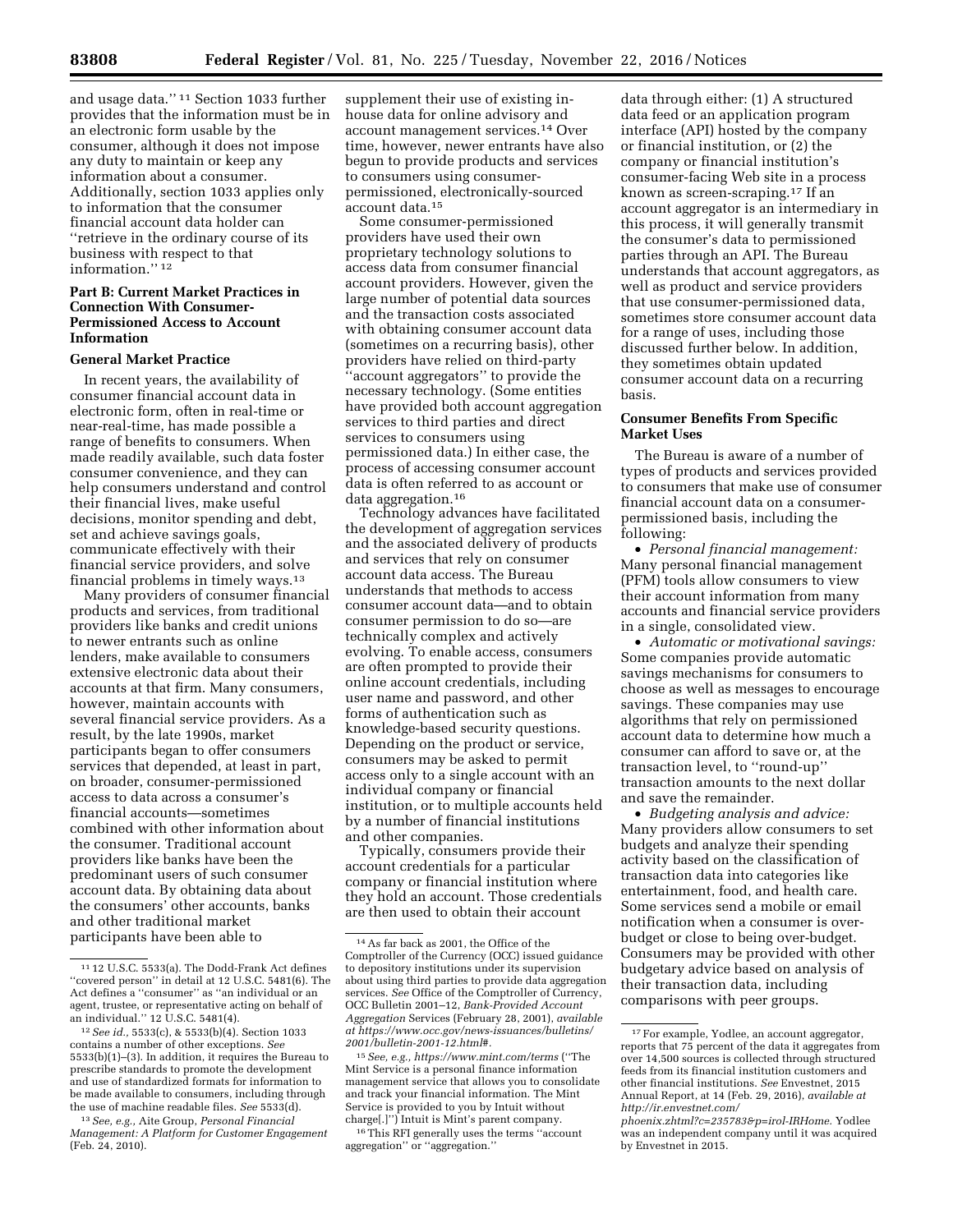• *Product recommendations:* Some advisors or providers may make product recommendations based on consumer financial account data. For example, if checking account data show the consumer incurring ATM fees, a provider might recommend other checking accounts with lower or no ATM fees.

• *Account verification:* Many consumer financial and non-financial products and services require consumers to verify their identity and bank account information. Account aggregation technology may be used for near-instant verification of account ownership. When used in this manner, such technology eliminates any need for the consumer to enter their account and routing number, a manual process that carries the possibility of typographical error. Account aggregation technology used for verification purposes can also eliminate the use of ''micro-deposits,'' which is a verification method that can take significantly longer to confirm account ownership.

• *Loan application information verification:* Some lenders may access consumer financial account data, such as the account's deposit history, to verify income and other stated loan application data. Aggregation can make this kind of verification process more efficient and more reliable.

• *Credit decisioning:* Some lenders may be using or considering using consumer or small business owner account data for underwriting or credit scoring purposes.

• *Cash flow management:* Some third-party providers notify consumers when transactions occur, when funds clear, or when an account balance approaches or dips below zero. These alerts can help consumers manage their cash flow and, in some cases, transfer money into their account to avoid NSF and overdraft fees.

• *Funds transfer and bill payment:*  Some providers may obtain consumer authorizations to transfer funds for other purposes, such as timely bill payment or automatic transfers to retirement plans, and use information based on consumer financial account data to inform decisions about the transfer, such as its size and timing. Some companies also receive available funds data to verify account balances before initiating an account debit. Using that data they can avoid debiting an account that has insufficient funds and triggering NSF or overdraft fees for the consumer. In addition, some providers may retrieve bill information for consumers and allow the consumer to pay their bills, a process sometimes known as EBPP (for

electronic bill presentment and payment).

• *Fraud and identity theft detection:*  Some service providers may analyze consumer transactions across various financial accounts to identify and alert consumers to potential fraudulent or erroneous transactions.

• *Investment management and other non-consumer business services:* Some product and service providers rely on consumer financial account data to provide individuals with investment management services. In a similar manner, non-consumer data (such as data from a small business's checking account) may be used to provide accounting and expense management services to small business owners, their investors, or lenders.

#### **Current Market Issues and Risks**

Market developments to date speak to the consumer benefits associated with consumer-permissioned account data access. However, such access may also present risks to market participants, including consumers. Public discussion of access to consumer financial account data has focused significant attention on data security and privacy issues.18 In particular, some consumer financial account providers have raised concerns about whether account aggregators or permissioned parties employ adequate security and privacy procedures with respect to consumers' online account credentials and consumer account data obtained through aggregation.19

Privacy and security concerns have also been raised about whether account aggregators and permissioned parties obtain or retain more consumer information than is necessary for the specific product or service being provided, as well as the extent to which—and terms under which—they may use the data for purposes other than providing the requested product and service and may make data available to other entities.20 A number

20*See, e.g.,* Bradley Hope, *Provider of Personal Finance Tools Tracks Bank Cards, Sells Data to* 

of parties have also raised concerns about the application of the Fair Credit Reporting Act in this area.21 In addition, some consumer financial account providers have expressed concern about their liability for unauthorized transactions that may result from a breach of consumer credentials or consumer financial account data held by an account aggregator or a permissioned party.22 The Bureau understands that discussions among market participants surrounding these and other security and privacy-related issues are ongoing.

The Bureau also understands that market participants, including financial institutions that provide consumer deposit and other financial accounts, non-financial providers of consumer products and services, account aggregators, and permissioned parties continue to address their working arrangements, often bilaterally, with respect to consumer account data. Those efforts encompass the sharing of technical burdens, the frequency and volume of data provision, counterparty vetting, consumer protection obligations (particularly in the event of a data breach), compensation and indemnity arrangements, and other concerns. The Bureau believes, however, that such market participants do not necessarily share common views about consumer protection and other consumer interests.

More fundamental still, the Bureau does not believe that consumer views have been adequately represented in this area. The Bureau is concerned, therefore, that some market participants may decide to restrict consumerpermissioned access to data in ways that undermine consumer interests identified in section 1033—and that are broader than necessary to address legitimate privacy and security concerns.

21*See, e.g.,* Federal Reserve Bank of Philadelphia, Compliance Corner (Q4 2001), *On-line Aggregation: Benefits and Risks,* at CC4, *available at [https://](https://www.philadelphiafed.org/bank-resources/publications/compliance-corner/2001/q4cc_01.pdf)  [www.philadelphiafed.org/bank-resources/](https://www.philadelphiafed.org/bank-resources/publications/compliance-corner/2001/q4cc_01.pdf)  [publications/compliance-corner/2001/q4cc](https://www.philadelphiafed.org/bank-resources/publications/compliance-corner/2001/q4cc_01.pdf)*\_*01.pdf.* 

22*See, e.g.,* Jamie Dimon, *Letter to Shareholders,*  at 21 (April 6, 2016) (expressing ''extreme concern'' over, among other things, data security and privacy, because customers have let aggregators access their bank accounts and account information); see also, Robin Sidel, *Big Banks Lock Horns with Personal-Finance Web Portals,* Wall St. J., Nov. 4, 2015, *available at [http://www.wsj.com/articles/big-banks](http://www.wsj.com/articles/big-banks-lock-horns-with-personal-finance-web-portals-1446683450)[lock-horns-with-personal-finance-web-portals-](http://www.wsj.com/articles/big-banks-lock-horns-with-personal-finance-web-portals-1446683450)[1446683450.](http://www.wsj.com/articles/big-banks-lock-horns-with-personal-finance-web-portals-1446683450)* 

<sup>18</sup> In a different context, commenters have told the Bureau that such concerns—what data will be retrieved, how securely it will be stored, and with whom it will be shared—may cause consumers not to adopt new, potentially beneficial products and services. *See* Consumer Financial Protection Bureau, *Report on Mobile Financial Services,* at 54– 64 (November 2015) (listing ''security'' and 'privacy" as the top two challenges or risks to adoption of mobile financial services by the underserved), *available at [http://](http://files.consumerfinance.gov/f/201511_cfpb_mobile-financial-services.pdf) [files.consumerfinance.gov/f/201511](http://files.consumerfinance.gov/f/201511_cfpb_mobile-financial-services.pdf)*\_*cfpb*\_*mobile[financial-services.pdf.](http://files.consumerfinance.gov/f/201511_cfpb_mobile-financial-services.pdf)* 

<sup>19</sup>*See* Peter Rudegeair, *J.P. Morgan Warns It Could Unplug Quicken and Quickbooks Users,* Wall St. J. (Nov. 24, 2015), *available at [http://](http://www.wsj.com/articles/j-p-morgan-may-unplug-some-customers-access-to-account-data-1448375950?alg=y)  [www.wsj.com/articles/j-p-morgan-may-unplug](http://www.wsj.com/articles/j-p-morgan-may-unplug-some-customers-access-to-account-data-1448375950?alg=y)[some-customers-access-to-account-data-](http://www.wsj.com/articles/j-p-morgan-may-unplug-some-customers-access-to-account-data-1448375950?alg=y)[1448375950?alg=y.](http://www.wsj.com/articles/j-p-morgan-may-unplug-some-customers-access-to-account-data-1448375950?alg=y)* 

*Investors,* Wall St. J. (Aug. 6, 2015) (reporting that Yodlee sells some of the data it collects to investment firms but that Yodlee has not publicly disclosed that it does so, and that Yodlee has stated that individuals' identities cannot be discerned from its data set), *available at [http://www.wsj.com/](http://www.wsj.com/articles/provider-of-personal-finance-tools-tracks-bank-cards-sells-data-to-investors-1438914620) [articles/provider-of-personal-finance-tools-tracks](http://www.wsj.com/articles/provider-of-personal-finance-tools-tracks-bank-cards-sells-data-to-investors-1438914620)[bank-cards-sells-data-to-investors-1438914620.](http://www.wsj.com/articles/provider-of-personal-finance-tools-tracks-bank-cards-sells-data-to-investors-1438914620)*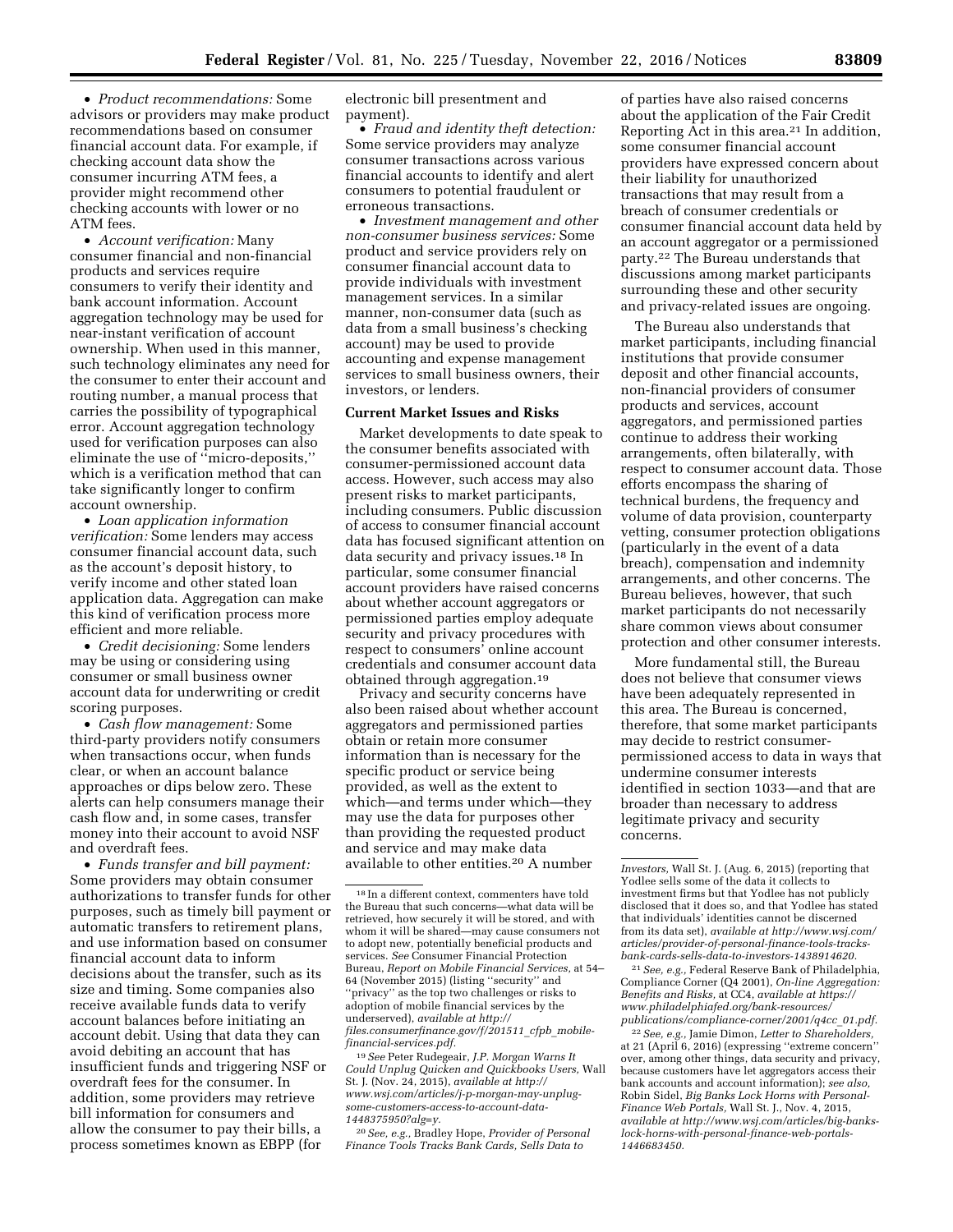# **Part C: Questions Related to Consumer-Permissioned Access to Account Information**

This request for information is intended to cover practices—and potential practices—concerning consumer-permissioned access to consumer financial account data. The Bureau is interested in learning more about how consumer products and services may rely on such data, regardless of whether the products or services that make use of such data are technically ''consumer financial'' products or services, or whether such products also rely on consumerpermissioned data from non-financial accounts or on data from other sources. So long as submissions shed light on the use of consumer-permissioned access to consumer financial account data, they will be responsive. Except where specifically noted, therefore, these questions use consumer ''products'' and ''services'' to refer to consumer products or services that are financial or nonfinancial, *but that rely at least in part on consumer-permissioned access to consumer financial account data.* 

Questions 1 through 17 below seek information about current market practices. Questions 18 through 20 enable commenters to describe how they believe market practices may or should change over time. Questions use ''consumer-permissioned access'' to cover direct access by the consumer upon request and access by the consumer's permissioned designees, but, where they deem it appropriate, respondents may provide different answers for these two forms of consumer access.

#### **Current Practices**

1. What types of products and services are currently made available to consumers that rely, at least in part, on consumer-permissioned electronic access to consumer financial account data? What benefits do consumers realize as a result? This question covers the use of such data to deliver products or services or to assess eligibility for a given product or service.

2. How many consumers are using or seeking to use such products or services? What demographic or other aggregate information is available about these consumers?

3. To provide or assess eligibility for these products and services, what kinds of consumer *financial* account data are being accessed, by what means, under what terms, and how often? How long is accessed data stored by permissioned parties or account aggregators?

4. To provide or assess eligibility for these products and services, what kinds of *non-financial* consumer account data are being accessed by parties that also access consumer financial account data? By what means, under what terms, and how often? How long is accessed data stored by permissioned parties or account aggregators?

5. What types of companies offer products and services that rely, at least in part, on consumer-permissioned electronic access to consumer financial account data, either to deliver the product or service or to assess eligibility for the product or service? To what extent are such products and services offered by entities that offer transaction accounts? To what extent are they offered by other market participants?

6. In what ways, if any, do consumer products and services that rely, at least in part, on consumer-permissioned electronic access to consumer financial account data differ according to whether the offering company provides or does not provide transaction accounts to consumers? Do any such differences impact consumers? If so, how?

7. To what extent do market participants compete to offer consumer products and services that rely, at least in part, on consumer-permissioned access to consumer financial account data? How does such competition impact consumers?

8. What incentives or disincentives exist for consumer financial account providers to facilitate or discourage consumer-permissioned access to the account data that they hold by permissioned parties or account aggregators? In what ways do consumer financial account providers directly or indirectly facilitate or restrict consumerpermissioned access to account data? What are the associated impacts to consumers and other market participants?

9. What impediments, obstacles or risks do consumer financial account providers currently face in providing data to or allowing access to data by permissioned parties or account aggregators? Describe specific operational costs, risks, and actual or potential losses, and identify their specific causes.

10. What impediments, obstacles or risks do permissioned parties or account aggregators currently face in obtaining such data? Describe specific operational costs, risks, and actual or potential losses, and identify their specific causes.

11. What impediments, obstacles or risks do consumers currently face in obtaining—including permitting access -such data?

12. What security and other risks do consumers incur if they permit access to their financial account data in order to obtain a particular product or service? What steps have consumer financial account providers, account aggregators, permissioned parties and other users of consumer-permissioned account data taken to mitigate such risks? What information do these parties communicate to consumers about associated risks?

13. In what ways, do account aggregators or permissioned parties use consumer-permissioned account data for purposes other than offering or facilitating the delivery of a specific product or service to the permissioning consumer? Do such companies continue to access or store data after the consumer ceases to use the product for which the permissioned data use was intended by the consumer? Do such companies share the data with other parties and, if so, under what terms and conditions? What are the associated impacts to consumers?

14. When consumers permit access to their financial account data, what do they understand about: what data are accessed; how often they are accessed; for what purposes the data are used; whether the permissioned party or account aggregator continues to access, store or use such data after the consumer ceases to use the product or service for which the permissioned data use was intended by the consumer; and with which entities a permissioned party or account aggregator shares the data and on what terms and conditions? What drives or impacts their level of understanding? What impact does their level of understanding have on consumers and on other parties, including on consumers' willingness to permit access?

15. To what extent are consumers able to control how data is used by permissioned parties or account aggregators that obtain that data via consumer-permissioned access? Are consumers able to control what data are accessed, how often they are accessed, for what purposes and for how long the data are used, and with which entities, if any, a permissioned party or account aggregator may share the data and on what terms and conditions? Are they able to request that permissioned parties, account aggregators, or other users delete such data? Is such data otherwise deleted and, if so, when and by what means? To what extent are consumers consenting to permissioned party and account aggregator practices with respect to access, use and sharing of consumer financial account data?

16. Do consumer financial account providers vet account aggregators or permissioned parties before providing